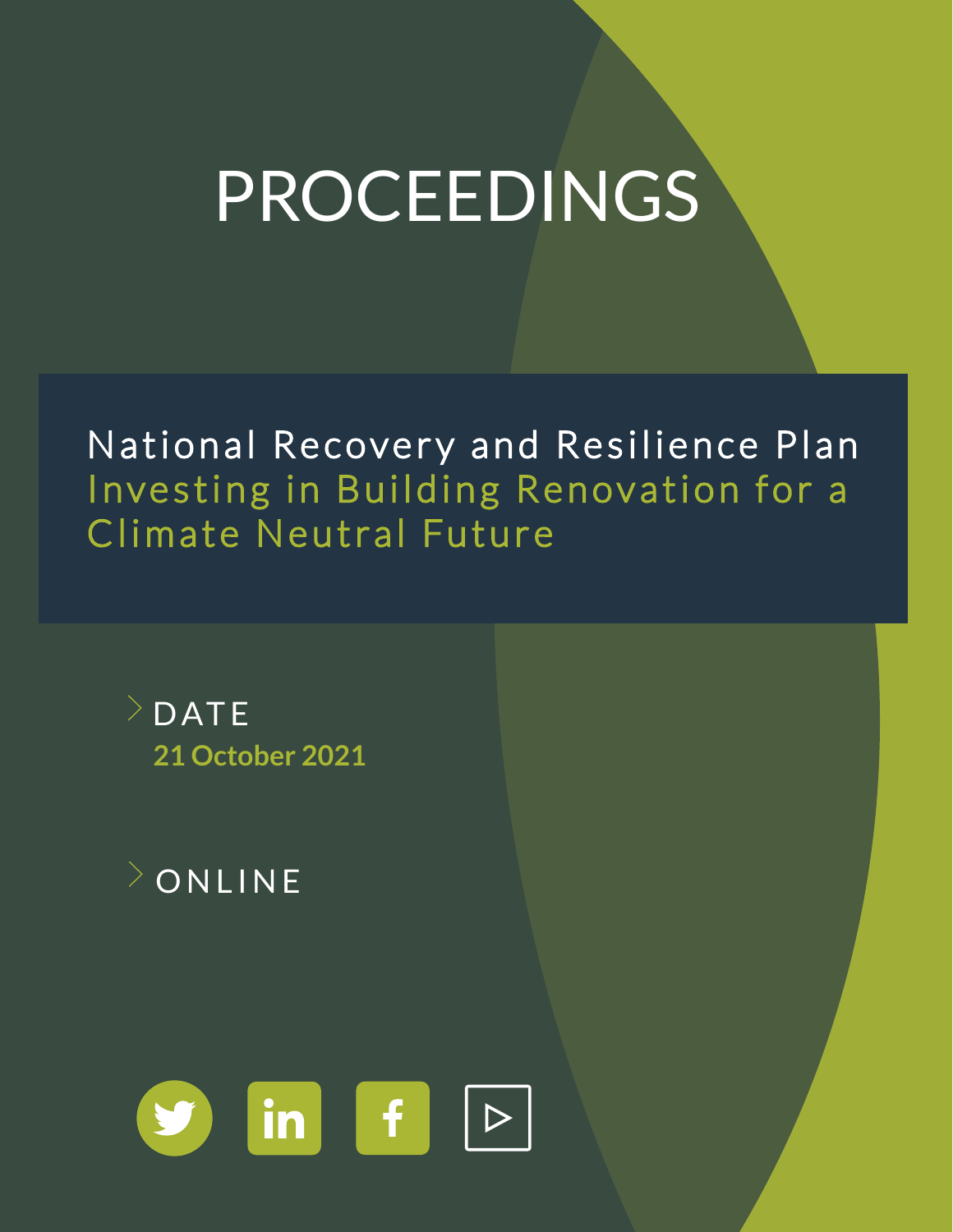

# AGENDA

## **14.00** WELCOME AND EVENT INTRODUCTION **ALICE COROVESSI**, INZEB & **ULRICH LAUMANNS**, GIZ

WELCOME BY **ADRIAN JOYCE** RENOVATE EUROPE CAMPAIGN DIRECTOR

**14.15** SESSION I: EU AND NATIONAL POLICIES FOR BUILDING RENOVATION KEYNOTE: **ALEXANDRA SDOUKOU** GENERAL SECRETARY FOR ENERGY AND MINERAL RESOURCES MINISTRY OF ENVIRONMENT AND ENERGY

NATIONAL RECOVERY AND RESILIENCE PLAN OF GREECE

**DIMOSTHENIS VOIVONTAS** HEAD OF MONITORING AND SUPPORT DIRECTORATE RECOVERY AND RESILIENCE FACILITY AGENCY MINISTRY OF FINANCE

LONG TERM RENOVATION STRATEGY AND NATIONAL ENERGY & CLIMATE PLAN

**VICKY SITA** DIRECTOR FOR ENERGY POLICY AND ENERGY EFFICIENCY MINISTRY OF ENVIRONMENT AND ENERGY

FIT-FOR-55 – THE EU FRAMEWORK FOR THE GREEK CLIMATE AND ENERGY TARGETS **NIKOLAOS KONTINAKIS** POLICY OFFICER, EUROPEAN COMMISSION

SESSION MODERATOR: **ALICE COROVESSI**, INZEB

**15.00** DISCUSSION – Q & A SESSION

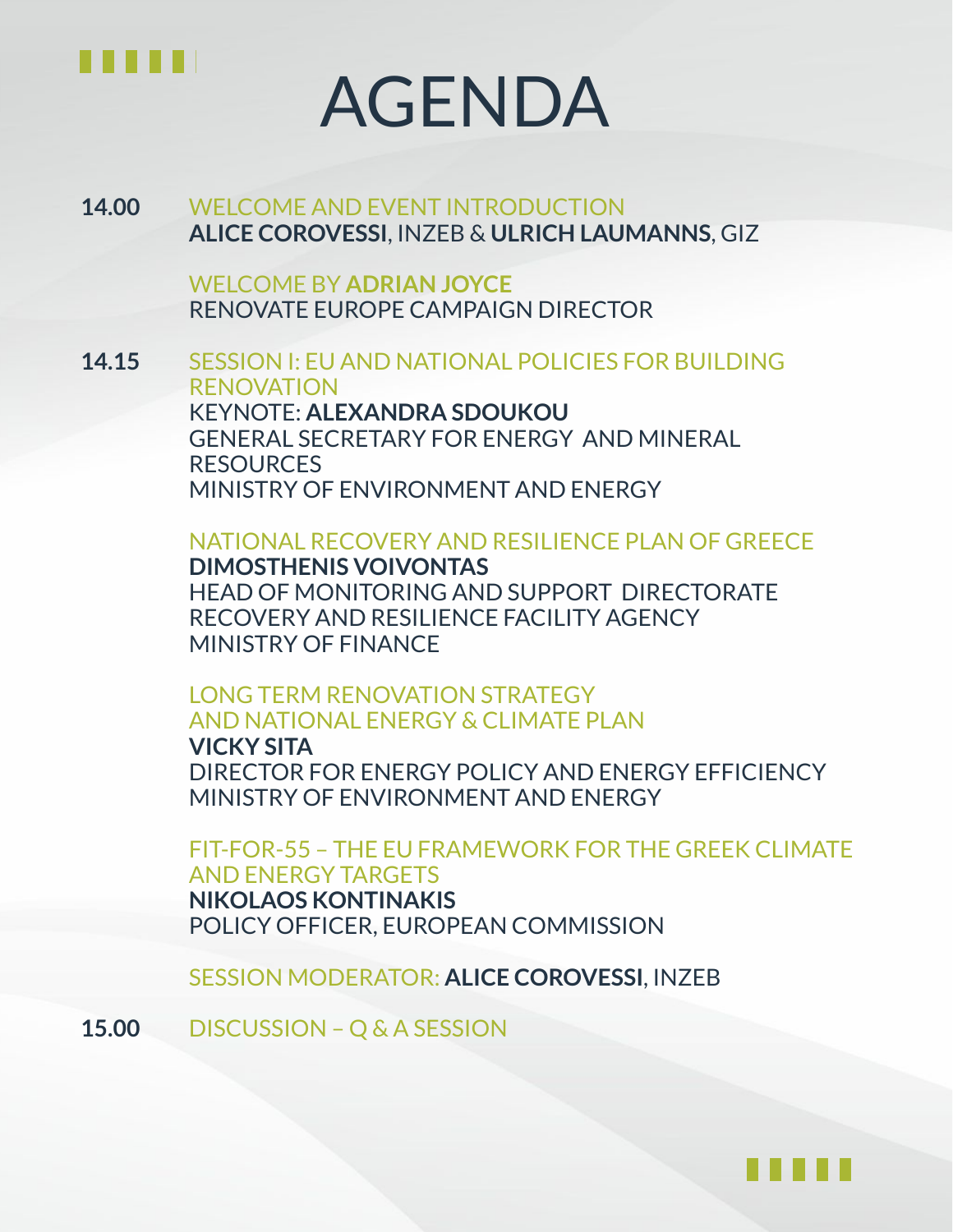

# AGENDA

**15.15** SESSION II: PANEL DISCUSSION ON INVESTMENTS IN BUILDING RENOVATION

#### EU TAXONOMY ON SUSTAINABLE FINANCING

**DR. CHARA KARAKOSTA** TRIPLE-A PROJECT COORDINATOR, NTUA

**PANAGIOTIS HABESIS** HEAD OF FINANCING GROWTH & SUSTAINABILITY UNIT HELLENIC BANK ASSOCIATION

#### BUILDING RENOVATION PASSPORTS

**ALEXANDER DELIYANNIS** IBROAD2EPC COORDINATOR, SYMPRAXIS TEAM

ONE STOP SHOPS AND THE ROLE OF ESCOS

**DIMITRIS KOLLIAS** DEVELOPMENT MANAGER, GREENESCO ENERGY SA MEMBER COMPANY OF PUBLIC POWER CORPORATION AND ATTICA FINANCE

#### INVESTING IN GREEN BUILDINGS

**ALEX GALATOULAS** MENG, MSC, CPHD, LFA - TECHNICAL ADVISOR MEMBER OF LIVING FUTURE EUROPE

SESSION MODERATOR: **ALICE COROVESSI**, INZEB

- **16.00** Q & A SESSION
- **16.15** CLOSING REMARKS: **ALICE COROVESSI**, INZEB
- **16.30** END OF EVENT

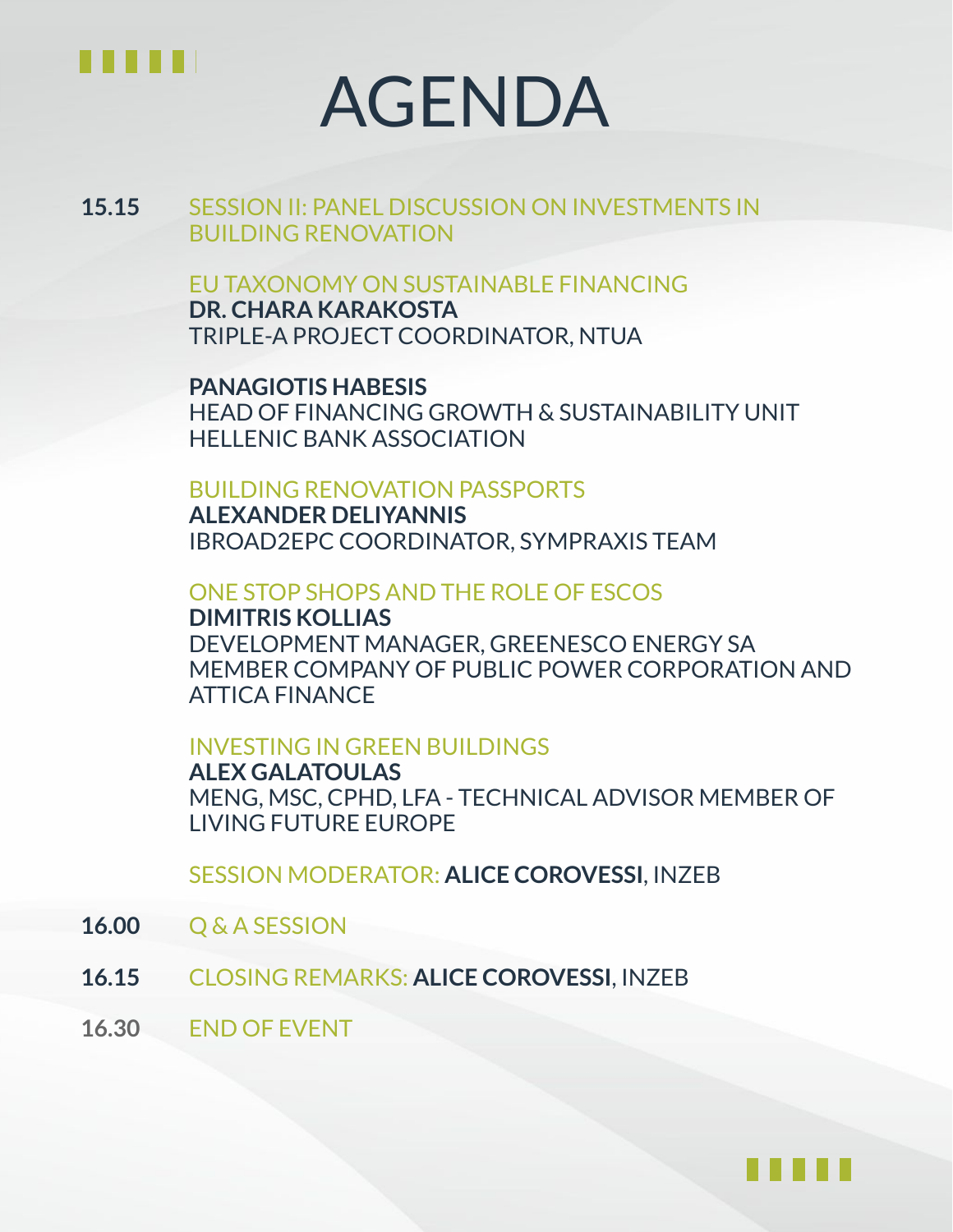

The online event **National Recovery and Resilience Plan: Investing in Building Renovation for a Climate Neutral Future** organised by **[INZEB](https://inzeb.org/)** and **[GIZ](https://www.giz.de/en/html/index.html)**, was held online on Thursday, October 21, 2021, while it was attended by 150 participants and 10 speakers.

The event was organised within the context of [Renovate](https://www.renovate-europe.eu/reday/reday-2021/) Europe Day 2021 and was realised with the support of the H2020 projects [Triple-A](https://www.aaa-h2020.eu/) and iBRoad2EPC and the Build Back Better Greece initiative.

### **Welcome and event introduction**

The event was opened by Ms. **Alice Corovessi**, Managing Director, INZEB, and Mr. **Ulrich Laumanns**, Project Manager, GIZ welcoming the participants but also highlighting the aim of the event. Mr. **Adrian Joyce**, Director, Renovate Europe Campaign, also gave his welcome speech.

### **Session I: EU and National Policies for Building Renovation**

**Keynote Speaker: Alexandra Sdoukou***,* General Secretary for Energy and Mineral Resources, Ministry of Environment and Energy.

She introduced her speech with a reference to the general picture of energy consumption both in Greece and in Europe, and that it is done from unclean energy sources and to an excessive degree. She stressed that we are at the key point regarding the implementation of strategies to curb the climate crisis. The need to accelerate the pace of renovation, in line with the European Green Deal, was also underlined. To achieve the renovation wave:

- The renovation rate needs to be doubled
- Emphasis should be placed on energy poverty
- Emphasis should be placed on upgrading the worst energy building stock
- Emphasis should be placed on the installation of RES

She also referred to the revision of the NECP to achieve the energy saving objectives as well as the new "I'm saving – I'm getting autonomous" programme which aims to upgrade another 50,000 households and targets the category of the vulnerable ones. Lastly, she referred to the programme "I move electrically" with the main goal of creating a national network of charging points and the programme "ELECTRA" which is addressed to the central public administration and generally in the public sector and concerns the energy upgrade of public buildings which should have an exemplary role according to Ms. Sdoukou.

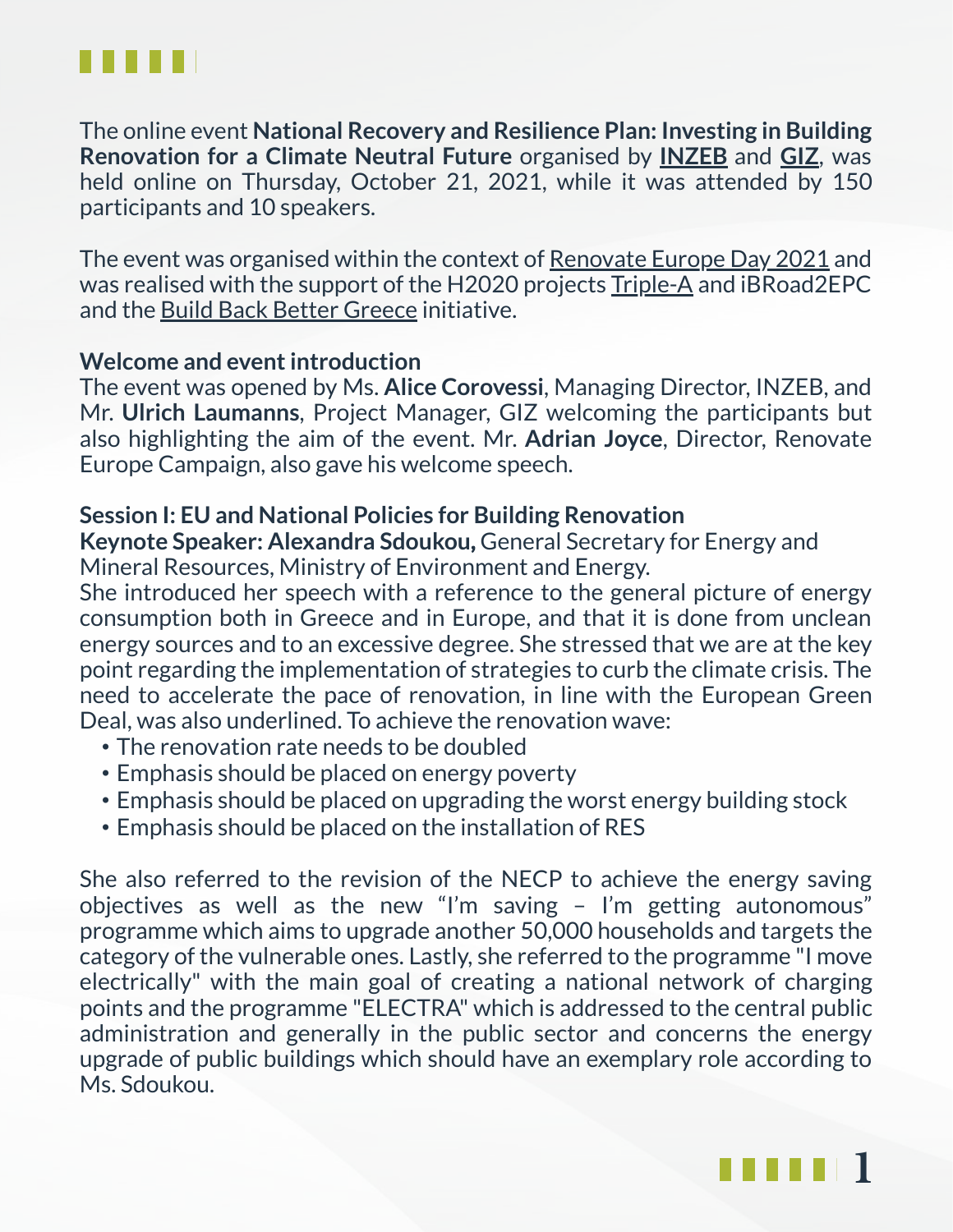

### **National Recovery and Resilience Plan of Greece**

**Dimosthenis Voivontas**, *Head of Monitoring and Support Directorate, Recovery and Resilience Facility Agency, Ministry of Finance*

During his speech, the National Recovery and Resilience Plan (NRRP) was briefly presented, which has as its main objective the support of investments related to buildings' renovation and the energy saving in order to achieve the objectives related to the climate crisis. Reference was also made to the Recovery and Resilience Facility (RRF), which includes loans and grants to support reforms and investments made by European Union (EU) countries (723.8 billion € in total). The Greek Recovery and Resilience Plan provides a total of 31.16 billion  $\epsilon$  investment resources while a total of 60 billion  $\epsilon$  is expected from the leverage of the banking sector or from private investments. Then the 4 pillars of the Greece 2.0. scheme were also mentioned, which are:

- Green Transition
- Digital Transition
- Employment,
- Skills, Social Cohesion
- Private investments and transformation of the economy

Also, among the indicative investments and reforms included in the plan and that were presented, is the energy poverty alleviation, the programme "Saving at home", strategic urban regeneration, "Saving in business" programme, "Saving in the public sector" programme etc.

Furthermore, it was pointed out

that loans are a very strong pillar of channelling resources to companies, through this mechanism about 12.7 billion.  $\epsilon$  will be given, through the activation of the banking sector. Lastly, a brief reference was made to the main strengthening entrepreneurship actions.

## **Long Term Renovation Strategy and National Energy & Climate Plan**

**Vicky Sita**, Director for Energy Policy and Energy Efficiency, Ministry of Environment and Energy.

Reference was made to the long-term strategy for the transition to a carbonfree building stock. The general objectives in accordance with the European Green Deal, the Renovation Wave, the NECP and the Long-Term Strategy, were presented. It was pointed out that the framework that is being formed is a dynamic process and important axes of this process are the increase of RES target, the increase of the energy savings target, the higher requirements for buildings, the renovation wave, and the recovery fund.

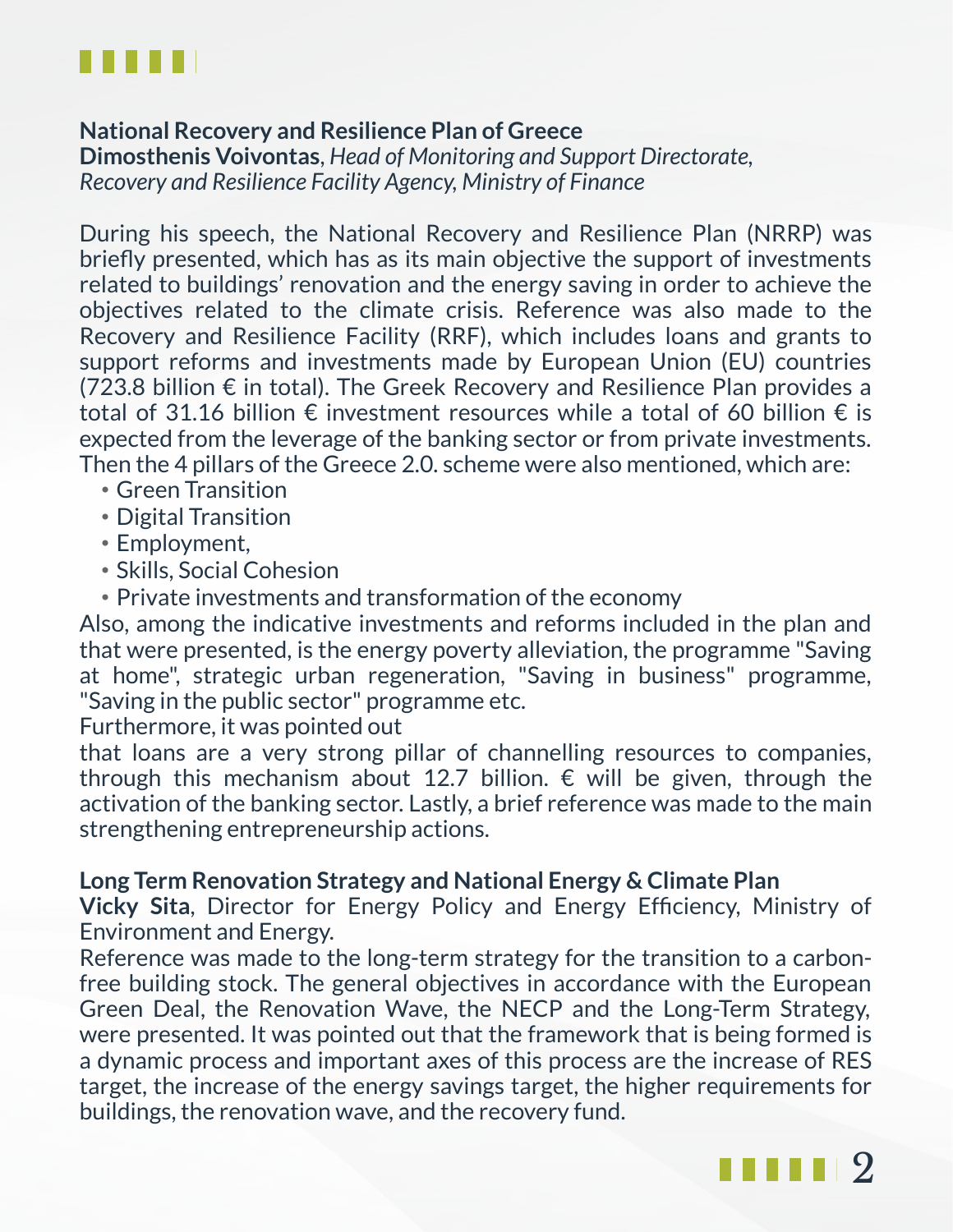

The steps to achieve the above were also outlined. It was highlighted that the buildings' renovation pace should be doubled and that it is important that adequate and well-targeted funding will be secured. Also, as mentioned, basic requirements are the decarbonisation of heating and cooling, energy poverty alleviation and addressing the worst performing buildings.

Concerning the long-term strategy, the main objective is the transition to zero energy buildings. Today the requirement is 60% of energy consumption, to be covered by RES, which corresponds to hot water. In addition, it was reported that from the recovery fund, 200 million  $\epsilon$  will be given for public buildings and a smaller amount will be given for covering street lighting needs while 1.7 billion  $\epsilon$  will be given for the energy upgrade of residential buildings and businesses.

Then a reference was made to the long-term strategy report which focuses on three areas, residential buildings, public buildings, and tertiary sector buildings. The programme "I'm saving – I'm getting autonomous" concerns the energy upgrade of 50,000 households, the integrated ELECTRA-RRF programme concerns the financing of energy saving interventions in existing general administration buildings and the "Saving in business" programme concerns the strengthening of energy efficiency of small-medium enterprises aiming to save at least 30%.

In summary, it was stressed that all these actions that were described and have been designed based on the building stock, have multiplier benefits, such as reducing energy poverty, increasing the value of the building stock, new jobs, etc.

**Fit-for-55 –** The EU framework for the Greek climate and energy targets **Nikolaos Kontinakis***,* Policy Officer, European Commission

The approved by the European Commission proposal package Fit for 55 was mentioned, which aims to achieve a reduction of clean greenhouse gas emissions by at least 55% by 2030 compared to 1990 levels. Achieving such a reduction in emissions is vital in order for Europe to become the world's first climate-neutral continent by 2050 and to implement the European Green Deal. The package concerns 14 proposals which are all interrelated and will be supplemented by 2 more proposals by the end of the year, the new directive on energy efficiency of buildings and the directive on natural gas and other green gases.

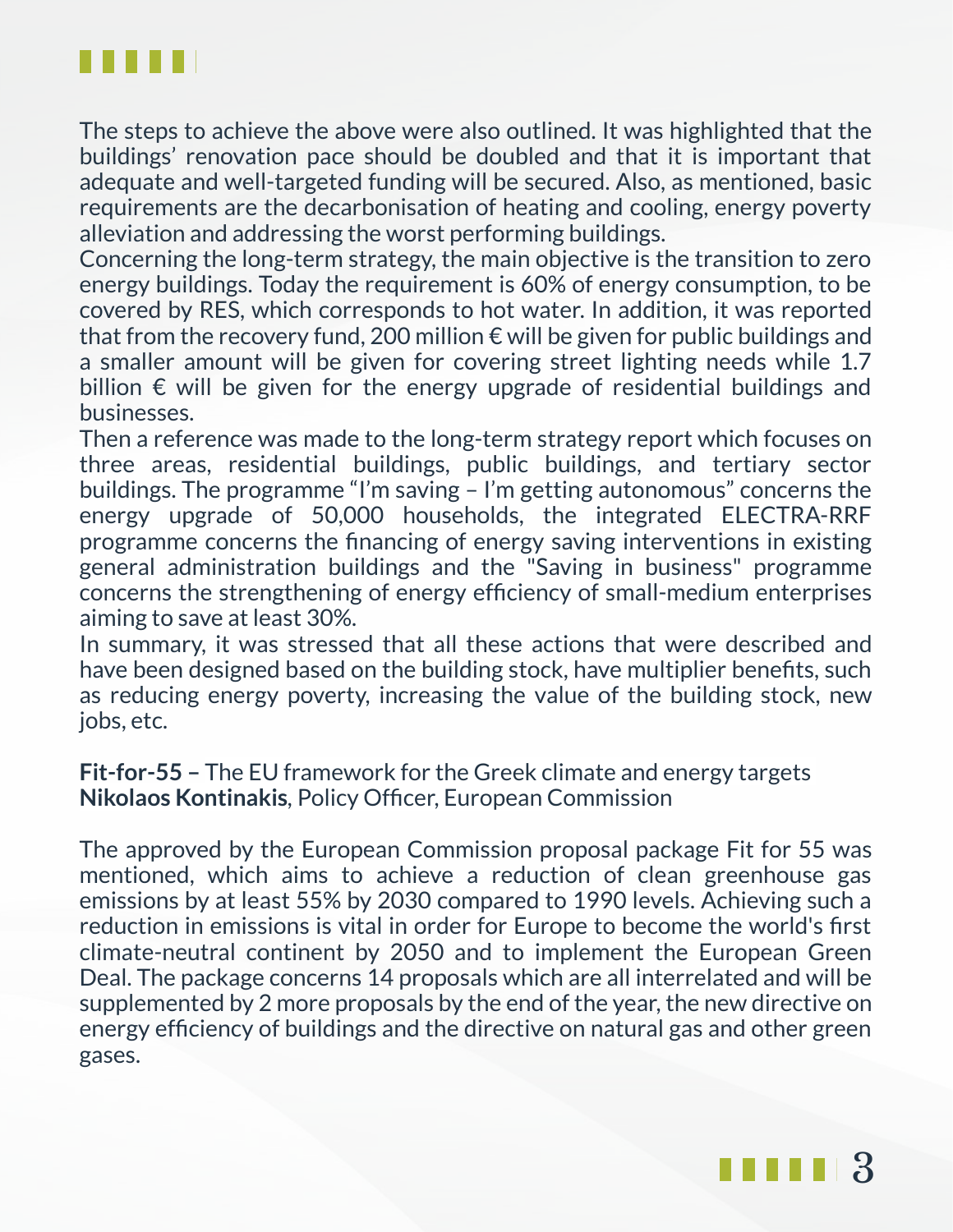

The main focus of Fit For 55 is also all the side benefits of a green economy such as reducing emissions, creating jobs and growth, reducing energy dependence, tackling energy poverty and improving health and well-being of the citizens.

The need for addressing inequalities through the energy transition and the Social Climate Fund, which will mobilise more than 72.2 billion €, was also outlined. Then reference was made to the construction sector in the EU and the importance of increasing the current pace of renovations.

Moving forward, the relationship of the Fit For 55% proposal package with buildings was described. There are many links between the tools that have been proposed and 4 key tools that interact and somehow set the new framework for buildings, are the proposal for emissions trading for road transportation and buildings, the Social Climate Fund, the directive on RES and the Energy Efficiency Directive.

Summing up, Mr. Kontinakis presented the possible measures that the committee is considering including in the proposal for the next directive. He mentioned some of them, such as the minimum energy efficiency requirement, the Building Renovation Passports, the smart building indicator, etc.

Then Ms. Corovessi addressed questions to the speakers of the section, starting with Mr. Kontinakis regarding when there will be a visible increase in the buildings' renovation pace, which currently remains at 1%. Mr. Kontinakis answered that the submission of proposals as well as their absorption by the national schemes is a time-consuming process which requires a long-time horizon for their realization.

The next question asked by one of the participants of the event was concerning the criteria of "Saving at home" programme and why those are in terms of income or other instead of purely energy criteria and when the publication of the new guide for the new programmes "I'm saving-I'm getting autonomous", "ELECTRA" and "Saving in business" is expected. Ms. Sita replied that at the moment the preparations for "Saving in business" are being made, the timeline is not yet accurate as some issues need to be updated, "ELECTRA" is estimated to be out by the end of the year while " I'm saving-I'm getting autonomous" is a matter of days to be announced. Regarding the criteria, Ms. Sita replied that there is the criterion of the three energy categories which is a prerequisite of the programme. Regarding the income criteria as well as some other criteria that have been added to the programme, are used to meet lower incomes with the specifications that apply to vulnerable/affected households.

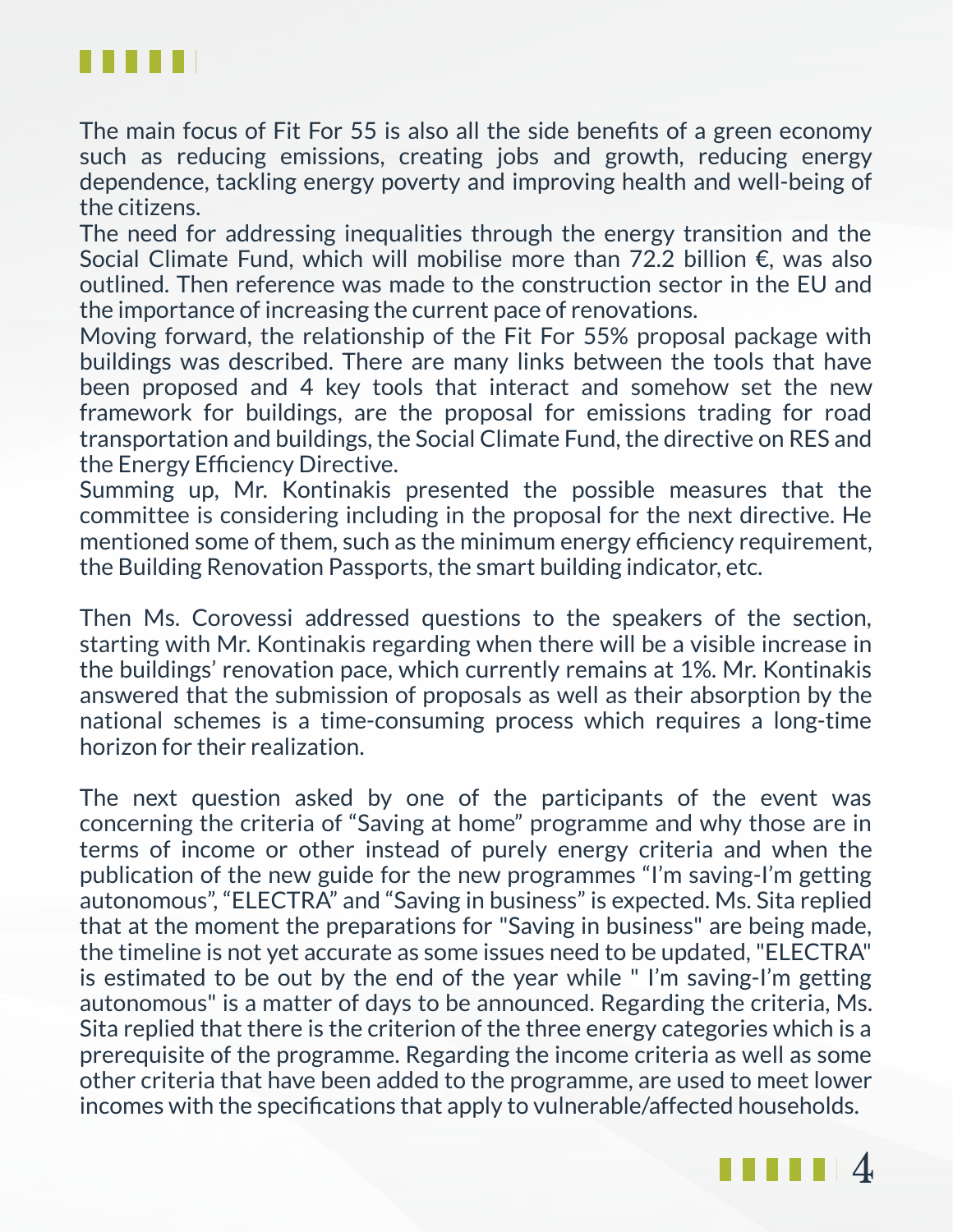

The next question was "Apart from private investments please explain us how the banking sector will be leveraged?". Mr Voivontas replied that a large part of the recovery fund resources will be channelled through the banking sector. The percentage of the loan coming from the recovery fund ranges from 30% to 50% depending on the type of investment, a minimum of 20% is the investor's equity and the rest which can reach up to 30% is a loan given by the banking sector to the customer, this way bank funds are leveraged.

The next question was "Will the renovations be affected by the increase in materials now needed for buildings' renovations, which is a result of the energy crisis?" Mr. Kontinakis took the floor and replied that yes, they will be affected and that because while the times of high energy prices are always a golden age for energy efficiency, the fact that at the moment this is compensated for an increase in materials and everything else related to the sector of renovations obviously balances to a certain extent the tendency to have energy renovations due to high energy prices.

#### **Session II: Panel Discussion on Investments in Building Renovation**

Ms. Alice Corovessi welcomed the speakers of session II and then she gave the floor to them for a brief statement on what was said.

Ms. **Chara Karakosta** (NTUA) took the floor and stressed that in order for the 2030 energy and climate targets set by the EU and through the Fit for 55 package to be achieved, as well as for the implementation of the European Green Deal, it is vital the investments to be oriented in projects that contribute to sustainability. Also, with the introduction of a strict pan-European framework of sustainable activities, the available private cash flows will be directed towards proven sustainable investments and companies will be mobilised to make their activities more environmentally friendly. In this context, the EU Taxonomy defines the activities that can be considered environmentally sustainable through technical criteria and good practices and is an important tool for promoting sustainable investments in Europe, but also an important guide for companies, investors, and policy makers. She also referred to the Triple-A initiative which aims to evaluate and promote energy efficiency projects, by facilitating their financing by private investments and through various financing mechanisms. She also stressed that the Triple-A tools incorporate the principles of the EU Taxonomy.

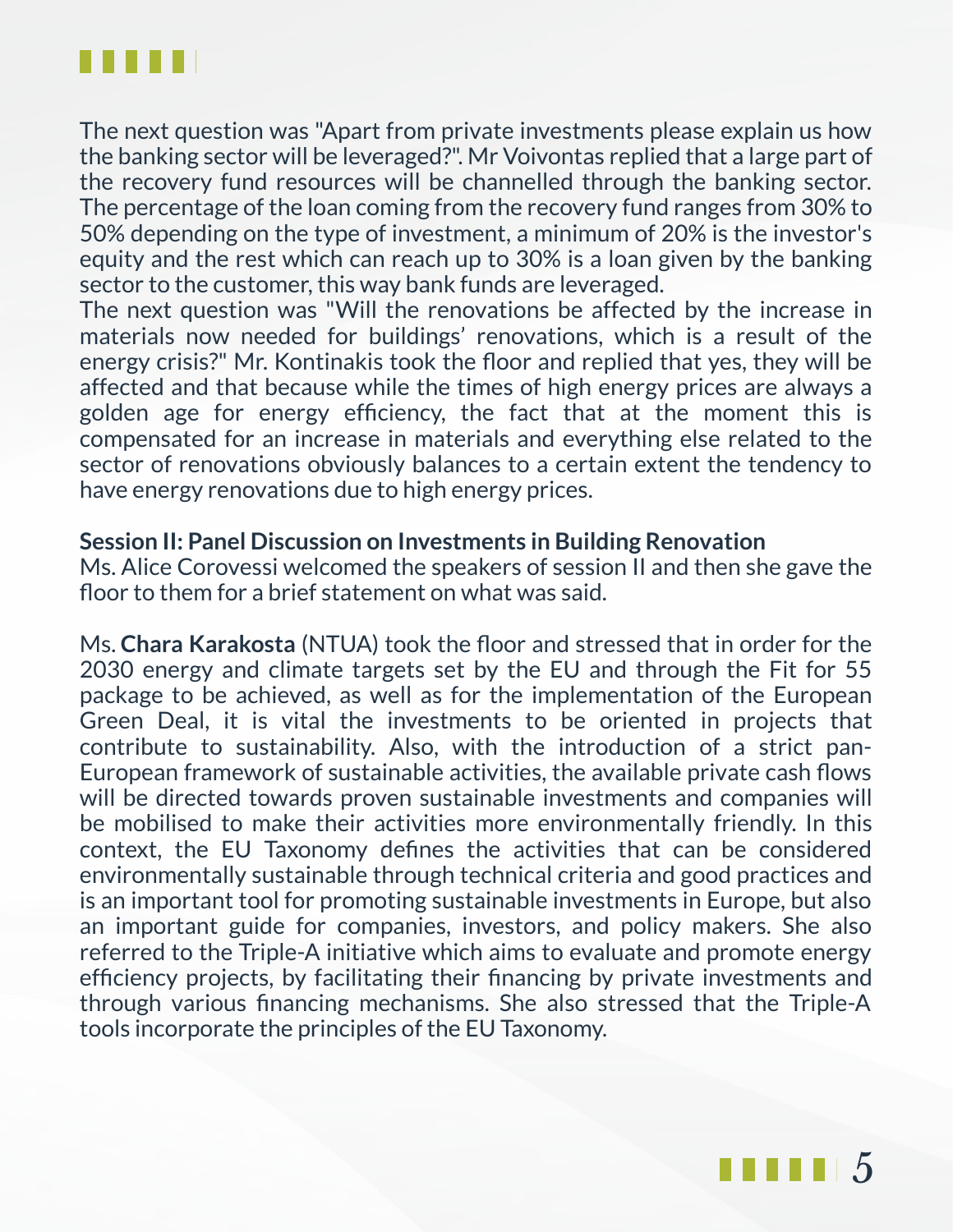

Mr. **Panagiotis Habesis** (HBA) then took the floor and stressed the key role of the Greek banking system in channelling funds for the creation and implementation of investment projects under the National Recovery and Resilience Plan, which expects to spark fundamental changes in the economic and social context, combining this transition with innovation, extroversion, digital transformation and especially the green transition. He also pointed out that the National Recovery and Resilience Plan is based on the principle of non-infliction of significant damage, which is an important principle of the Taxonomy, for the redirection of capital flows to sustainable green investments in order to achieve CO2 reduction targets. Upgrading the building stock is one of the 8 flagship European initiatives, the promotion of which is a distinct goal of the RRF.

Then Mr. **Alexandros Deliyannis** (Sympraxis Team) was called for an initial statement. He referred to the issue of energy prices. He stressed that improving energy efficiency and saving energy should be a priority and that buildings should be radically upgraded so that energy needs are significantly reduced, and energy subsidies are not required. At this point he underlined that Building Renovation Passports are a tool to come up with this radical renovation in realistic terms. He also referred to the shallow renovations and the risk involved in case they are not implemented in the best way. This risk is about reducing the margins that exist for the future. "Building Renovation Passports are just a roadmap to get us the best results", he concluded.

Mr. **Dimitris Kollias** (Greenesco Energy SA) took the floor and stressed that finding the best practices and ways to structure the procedures for the effective planning of the optimal result is the excellent work done through the programmes under Horizon 2020. Then Mr. Kollias linked the Recovery and Resilience Plan with the energy upgrade of buildings, which can offer recovery after the coronavirus health crisis, in the midst of the climate crisis and resilience against the energy crisis we are experiencing. He also highlighted the issue of energy poverty and vulnerable households as well as businesses which, despite trying to recover from the coronavirus, are seeing their energy costs rise. He also referred to the important role of ESCOs in energy upgrades but also in the normalisation of models. Finally, he referred to the promotion of the renovation wave through One Stop Shops (OSSs) as well as the difference in the operation of OSSs in private and public buildings. He concluded his short speech by pointing out that it is important to record the difficulties and opportunities, to follow the good practices and to avoid the bad ones.

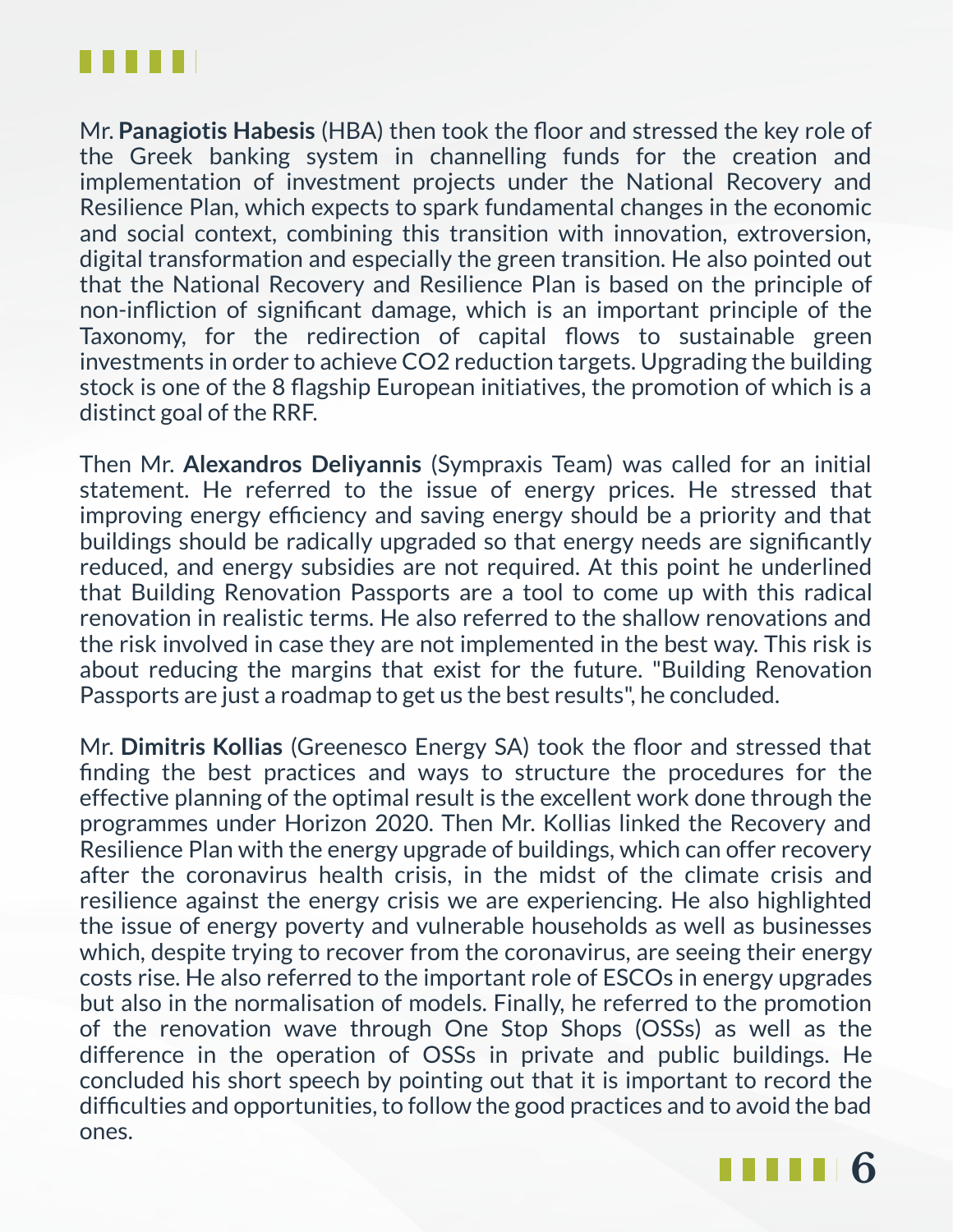

Mr. **Alexandros Galatoulas** (Living Future Europe) stressed the importance of the common direction now observed by different organisations, towards the goals set by the EU, noting that with good cooperation the objective of climate neutrality can be achieved in the future. He also referred to Living Future Europe which has set one of the most demanding objectives in order for the buildings to be sustainable, ecologically restorative and socially just. He also stated that as members of the Technical Advisory Group they study best practices, financial tools and investments aiming the quick adaptation of the industry to the new data. He also referred to the EU Taxonomy which is a new law that defines both economic activities in Europe and the objectives of the European Green Deal. He mentioned that the EU Taxonomy is being used in pillars 3 and 4 of the Recovery Plan in terms of sustainable investments and the fight against natural disasters due to climate change, but it also greatly affects the construction sector. According to Mr. Galatoulas, the private sector should get acquainted with the production and renovation of building stock with both EU Taxonomy and sustainability criteria.

### **Q&A Session**

Mr. Habesis was asked to respond regarding his reference to the National Recovery and Resilience Plan and the principle of non-infliction of significant damage and how the EU Taxonomy is related to the banking system. He replied that the Taxonomy refers to the 6 environmental objectives and the principle of non-infliction of significant damage, i.e., that there is improvement and contribution to an environmental objective but without affecting any of the other 5. The first two objectives have already been implemented which concern the adaptation to climate change and the mitigation which will apply from the beginning of 2022, while the next 4 are in consultation. The banking system plays a key role in reorienting capital flows to sustainable investments. The financial sector is now being called upon by European regulatory authorities to comply with strict conditions set for combating climate change. The next question that was asked to Mr. Habesis was whether the banking system is ready to contribute to the implementation of the objectives set in the National Recovery and Resilience Plan and if so, what actions have been taken in this direction? Mr. Habesis stated that the banking system is ready and that he has been cooperating for a long time with the public administration and the Ministry of Finance in order to achieve the goals, which is why 12.7 billion  $€$ , i.e., the entire part of the loan funds passes through the banking system. 12.7 billion € which with leverage will create investments of 30 billion €, he continued.

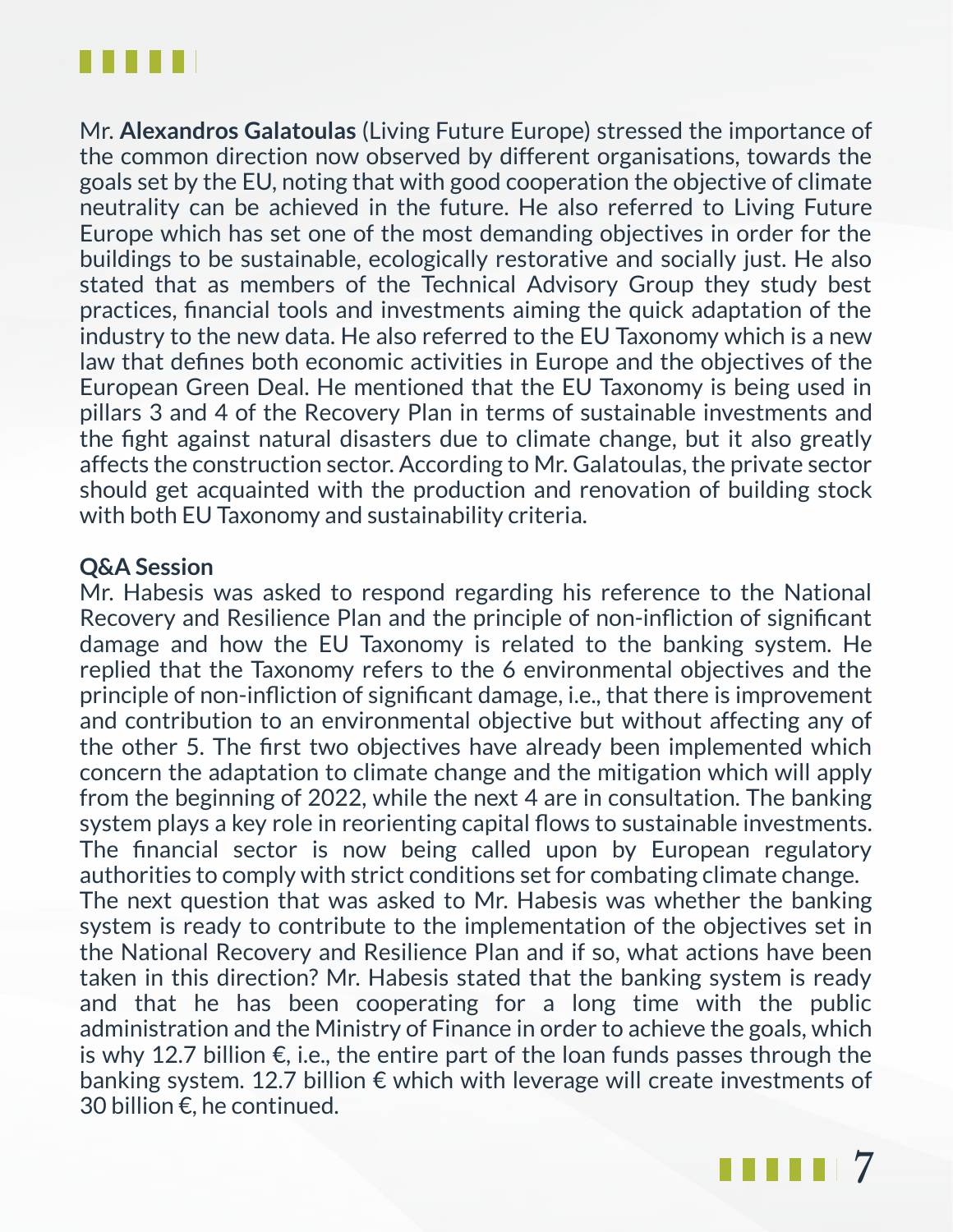

Then Ms. Corovessi asked Ms. Karakosta on EU-funded research projects that aim at creating new services and tools available to be utilised by everyone, can the tools developed under the Triple-A project contribute to the utilisation of RRF funds? Can they help the banks to offer security to the investors, which is often a prerequisite by the investors?

Ms. Karakosta replied that the Triple-A tools incorporate a well-thought-out risk analysis for the evaluation of proposals for energy efficiency projects, which is carried out through simple questions, incorporating the criteria of the EU Taxonomy, in order to identify the projects that are in line with it and to be attractive to investors looking for sustainable development projects. Also, through automated practices, economic criteria and sustainability criteria are calculated and taken into account and this is very important as project developers and investors obviously do not have the necessary time to deal with technical evaluations and scientific criteria to select or reject projects to finance. Thus, Triple-A tools promote energy efficiency projects through an integrated methodology and through platforms that facilitate communication between investors and project implementers. Regarding the utilisation of funds by the RRF, the goal is the most efficient allocation of funds in energy efficiency actions. The tools are EU funded, they can support the National Recovery and Resilience Plan.

The next question was how can OSSs support the energy upgrade of public and private buildings? What is the relationship between OSSs and ESCOs, how can they be combined? Mr. Kollias replied that in theory they are combined. The implementation of OSSs is not seen to be easy and efficient. He also claimed that through the European projects SMAFIN and Triple-A and their tools there will be access to cheaper funding, because the creation of procedures is what will bring an ESCO that want to implement a project closer to cheaper financing, and thus will facilitate the implementation of projects through ESCOs and the OSSs to move forward at least in the private sector, in order to have speed, efficiency and promotion of the renovation wave.

Mr. Deliyannis was asked about the Building Renovation Passports and how they can support the indoor air quality and the quality of the indoor environment of the dwellings. Mr. Deliyannis answered that Passports are a tool and a methodology that can be combined with both ESCOs and OSSs and their use in various ways is desirable, in order to improve the situation of building owners. Renovating a building is a technically difficult task so there are many things to be considered.

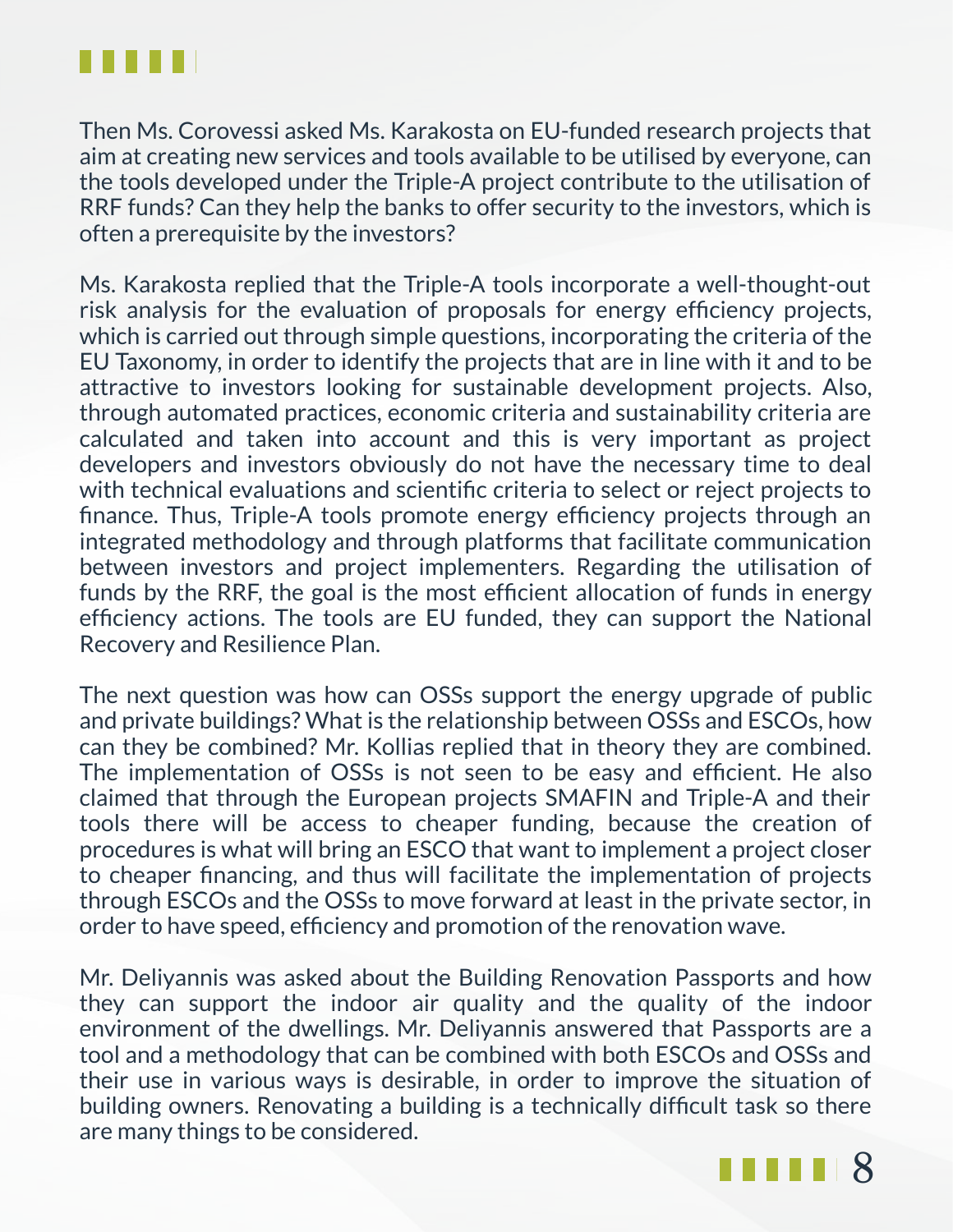

The actions required to improve a building, both for air quality and for thermal insulation, sound insulation, lighting, etc., are the ones that make the renovation work complex and highlight the need for an action plan. Also, according to Mr. Deliyannis, it is important "energy efficiency first" to be emphasised and then energy saving, which is a natural consequence of energy efficiency.

Mr. Galatoulas was asked how we can connect EU Taxonomy with construction and real estate? He answered after referring to Living Future Europe which is essentially a building model which sets some limits in terms of good practice for buildings, in accordance with EU requirements. Regarding the construction part, one of the Living Future Europe programmes is the zero carbon programme, where the criterion is a 30% reduction in energy costs per square meter for an existing building, for a renovation. The renovation criteria of Taxonomy are very close to this. Thus, the buildings that are being constructed today in both public and private sector should be shielded as investments in the future where the Taxonomy will have been established in the market.